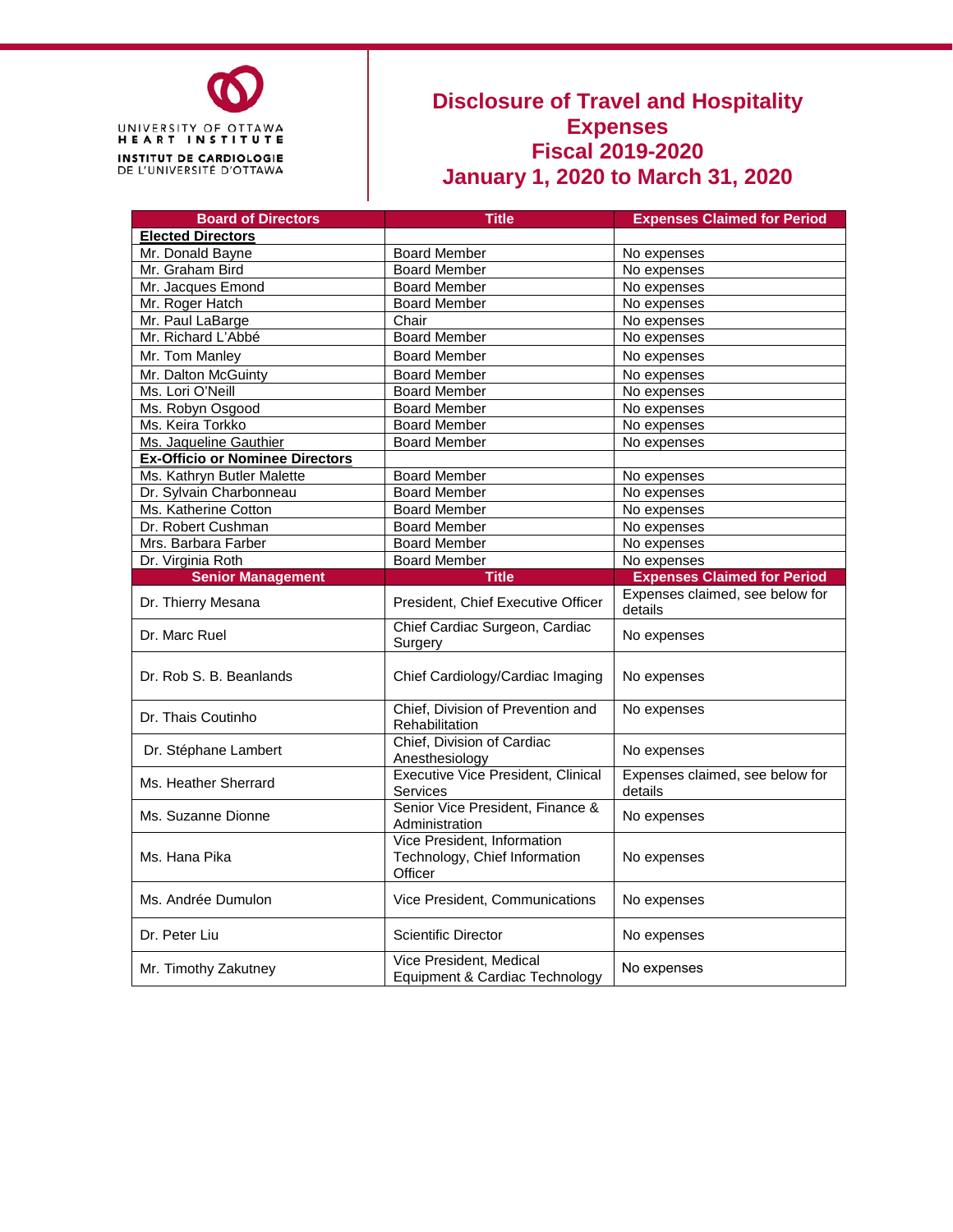

## **Executive Expense Report**

| <b>Name</b>        | <b>Title</b>                       | For the Quarter                             |
|--------------------|------------------------------------|---------------------------------------------|
| Dr. Thierry Mesana | President, Chief Executive Officer | Fourth Quarter (January 1 to March 31) 2020 |

| <b>Travel Expenses</b>                  |                                                                    |                                                                                                                 |         |          |         |  |         |            |
|-----------------------------------------|--------------------------------------------------------------------|-----------------------------------------------------------------------------------------------------------------|---------|----------|---------|--|---------|------------|
| <b>Trip Details</b>                     |                                                                    | <b>Breakdown</b>                                                                                                |         |          |         |  |         |            |
|                                         |                                                                    | Airfare/Train<br><b>Total/Trip</b><br>Meals<br>Parking/Tolls<br>Incidentals<br>Transportation*<br>Accommodation |         |          |         |  |         |            |
| Purpose:<br>Mitre Collaboration Meeting | $Date(s)$ :<br>January 30-31, 2020<br>---------------------------- |                                                                                                                 |         |          |         |  |         |            |
|                                         | Destination:<br>Washington DC, USA                                 | \$1,007.69                                                                                                      | \$63.96 | \$450.41 | \$48.92 |  | \$48.00 | \$1,618.98 |
|                                         | <b>Total Travel</b><br><b>Expenses</b>                             | \$1,007.69                                                                                                      | \$63.96 | \$450.41 | \$48.92 |  | \$48.00 | \$1,618.98 |

\* Transportation expenses include: vehicle rental or own use (mileage), taxis and/or public transportation.

| <b>Other Expenses</b>       |  |
|-----------------------------|--|
| Please Describe:            |  |
| <b>Total Other Expenses</b> |  |

| <b>Total Expenses</b> | \$1,618.98 |
|-----------------------|------------|
|                       |            |